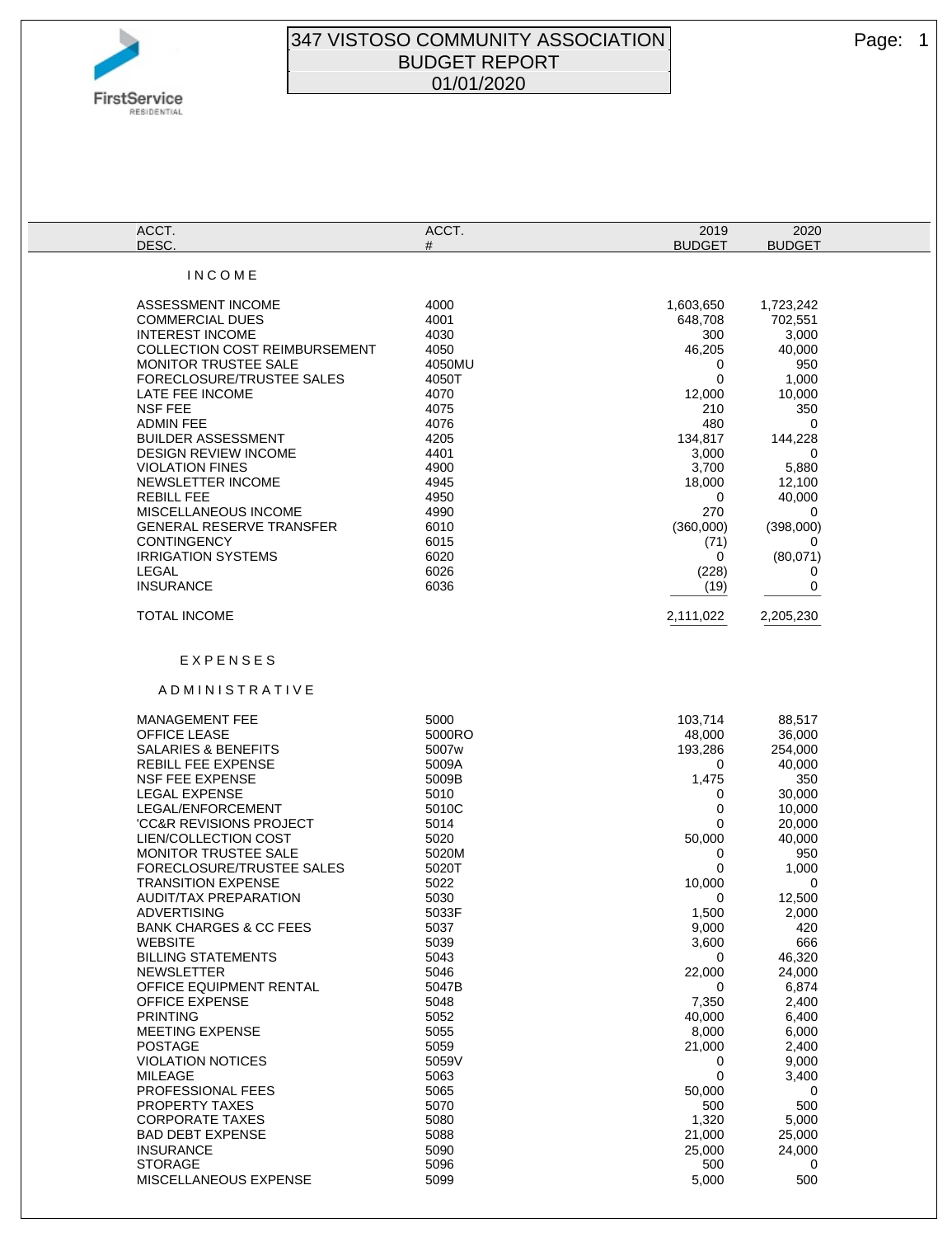

## 347 VISTOSO COMMUNITY ASSOCIATION **Page: 2** BUDGET REPORT 01/01/2020

| ACCT.                            | ACCT.  | 2019          | 2020            |
|----------------------------------|--------|---------------|-----------------|
| DESC.                            | #      | <b>BUDGET</b> | <b>BUDGET</b>   |
|                                  |        |               |                 |
|                                  |        |               | $- - - - - - -$ |
| TOTAL ADMINISTRATIVE             |        | 622,245       | 698,197         |
|                                  |        |               |                 |
| UTILITIES                        |        |               |                 |
|                                  |        |               |                 |
| <b>WATER/SEWER</b>               | 5100   | 262,000       | 262,000         |
| <b>ELECTRIC</b>                  | 5120   | 52,000        | 55,000          |
| GAS                              | 5125   | 400           | 600             |
| <b>SANITATION</b>                | 5140   | 0             | 456             |
| <b>PHONE</b>                     | 5151   | $\mathbf 0$   | 3,300           |
| <b>INTERNET</b>                  | 5151B  | 1,400         | 1,980           |
| <b>ALARM MONITORING</b>          | 5152   | 0             | 720             |
|                                  |        |               |                 |
| <b>TOTAL UTILITIES</b>           |        |               | 324,056         |
|                                  |        | 315,800       |                 |
|                                  |        |               |                 |
| LANDSCAPING                      |        |               |                 |
|                                  |        |               |                 |
| LANDSCAPE CONTRACT               | 5200   | 805,200       | 917,670         |
| LANDSCAPE SUPPLIES/MATERIAL      | 5210   | 12,000        | 15,000          |
| <b>MAJOR PROJECTS</b>            | 5218   | 60,000        | 15,000          |
| <b>IRRIGATION REPAIRS</b>        | 5220   | 24,000        | 60,000          |
| <b>BACKFLOW INSPEC/RRPS</b>      | 5222   | 0             | 6,000           |
| TREE MAINTENANCE                 | 5224   | 82,800        | 5,000           |
| <b>EROSION CONTROL</b>           | 5228   | 15,000        | 10,000          |
| OVERSEEDING                      | 5235   | 6,744         | 0               |
| <b>TREE REMOVAL</b>              | 5241   | 8,000         | 0               |
| <b>EXTERMINATING</b>             | 5250   | 0             | 35,219          |
| <b>WASH MAINTENANCE</b>          | 5258W  | 15,000        | 0               |
| <b>IRRIGATION SYSTEM</b>         | 5265   | 30,000        | 15,000          |
|                                  |        |               |                 |
| <b>TOTAL LANDSCAPE</b>           |        | 1,058,744     | 1,078,889       |
|                                  |        |               |                 |
| COMMON AREA                      |        |               |                 |
|                                  |        |               |                 |
| <b>KEYS/LOCK REPAIR</b>          | 5700K  | 2,400         | 500             |
|                                  | 5711   | 0             |                 |
| <b>PAINTING MAINT</b>            |        |               | 1,000           |
| ELECTRIC REPAIRS/SUPPLIES        | 5722   | 24,000        | 25,000          |
| <b>SIGN MAINTENANCE</b>          | 5740   | 12,000        | 10,000          |
| <b>JANITORIAL</b>                | 5769A  | 8,000         | 7,320           |
| <b>GENERAL MAINTENANCE</b>       | 5770   | 20,000        | 0               |
| PET WASTE REMOVAL                | 5774   | 0             | 22,764          |
| <b>SECURITY PATROL</b>           | 5779CC | 0             | 5,594           |
| <b>SIDEWALK REPAIR</b>           | 5794A  | 6,000         | 3,000           |
| COMMON AREA MAINTENANCE/REPAIRS  | 5800   | 24,600        | 10,000          |
| <b>PARK MAINT</b>                | 5845   | 9,000         | 12,300          |
| <b>EXTERMINATING</b>             | 5850   | $\mathbf 0$   | 2,200           |
| <b>TENNIS COURT REPAIR</b>       | 5895   | 4,500         | 4,410           |
| <b>CONTINGENCY</b>               | 5915   | 15,000        | 0               |
|                                  |        |               |                 |
| TOTAL COMMON AREA                |        | 125,500       | 104,088         |
|                                  |        |               |                 |
| TOTAL OPERATING EXPENSES         |        | 2,122,289     | 2,205,230       |
|                                  |        |               |                 |
|                                  |        |               |                 |
| OPERATING FUND SURPLUS/(DEFICIT) |        | (11, 267)     | 0               |
|                                  |        |               |                 |
|                                  |        |               |                 |
| <b>RESERVE FUND</b>              |        |               |                 |
|                                  |        |               |                 |
| <b>INCOME</b>                    |        |               |                 |
|                                  |        |               |                 |
| <b>TRANSFER FROM OPERATING</b>   | 7010   | 360,000       | 398,000         |
|                                  |        |               |                 |